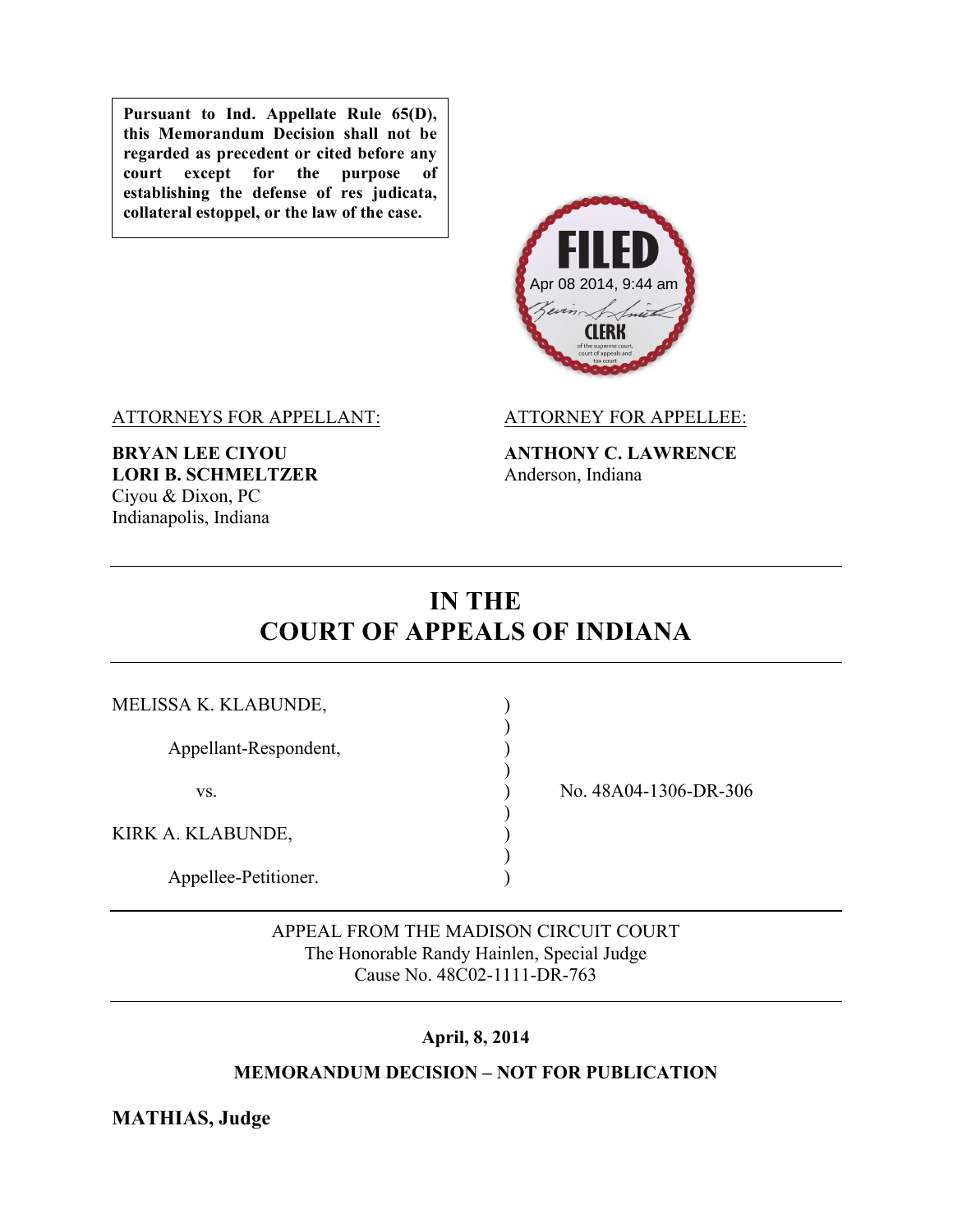Melissa ("Wife") and Kirk ("Husband") Klabunde's marriage was dissolved in Madison Circuit Court. Wife appeals the decree of dissolution and raises two issues, which we consolidate and restate as: whether the trial court abused its discretion by choosing to value the marital assets as of the date of filing for dissolution where the value of the marital assets increased significantly between the date of filing and the date of the final hearing.

We affirm.

#### **Facts and Procedural History**

Husband and Wife were married in 1992, and two children were born to their marriage. After their children were born, Mother stayed at home to care for them for eight years until their youngest child began kindergarten. Wife then returned to work and is employed as an elementary school teacher. Her income is substantially less than Husband's, who is the regional market president for a bank.

Husband filed a petition to dissolve the parties' marriage on November 21, 2011. The final hearing was delayed for approximately fifteen months due primarily to issues involving custody and parenting time of the children. Final hearings occurred on January 11, 2013 and March 8, 2013.

Prior to the final hearing, the trial court informed the parties that the court intended to value the marital assets as of the date Husband filed the petition for dissolution. Wife disagreed with the trial court's intent and presented evidence of the assets as of the date of the final hearing. The value of marital assets increased between November 21, 2011, and March 8, 2013. But the value of one asset, Husband's 401k,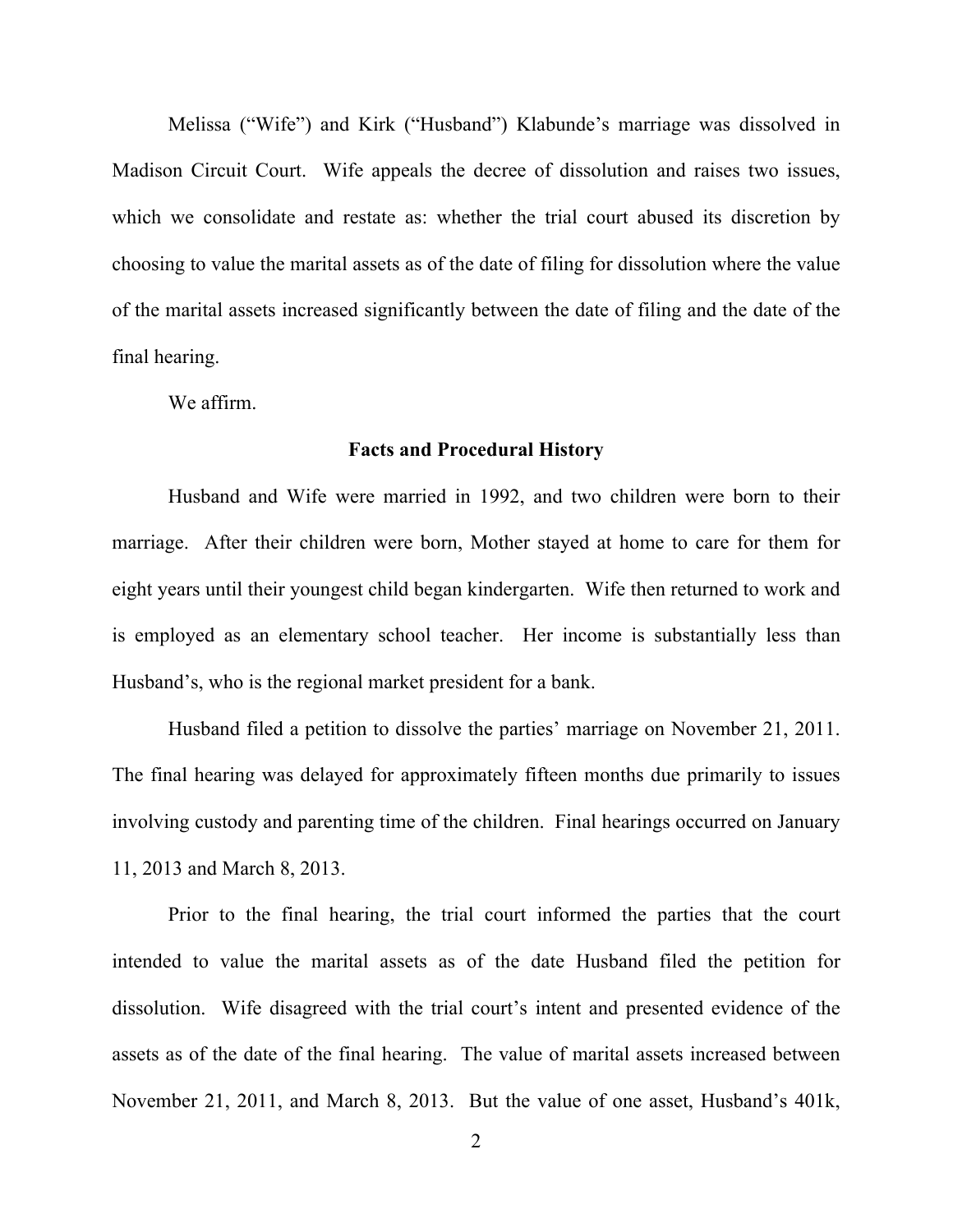had a significant and substantial increase of \$61,616. Husband was awarded his 401k in

the division of the marital assets.

The trial court determined that an unequal division of the marital assets was

appropriate for the following reasons:

(a) Husband is a Vice President for First Merchant's Bank. Wife is an elementary school teacher. Husband's salary greatly exceeds that of Wife. Husband's income has increased at a greater rate than Wife's has. His economic circumstances will continue to be better than Wife's. Husband has other job benefits such as a company car, stock options, and a full health insurance plan. Wife will have to use health insurance through her work, which has a \$4,000 deductible.

(b) Wife has custody of the children and will need to provide them with an adequate home. Because of this divorce, Wife is having to move with the children from the marital residence.

(c) Wife stayed home with the children for 8 years, thus delaying her education and her career.

Appellant's App. p. 13. Therefore, after valuing the marital assets as of the date of filing,

the trial court awarded Husband assets totaling \$198,982 and awarded assets to Wife

totaling \$200,331.

The trial court also ordered Husband to pay Wife a judgment of \$20,000 for the

following reasons:

This is an effort to recognize that a strictly even distribution of assets is not appropriate here, due to the unequal earning capacity and circumstances of the parties as earlier discussed. Though the Court uses date of filing valuations, it does recognize that some of Husband's assets have grown considerably since that date due to economic recover. The Court also notes that Wife has not contributed significantly to the family overall expenses since Fall 2011.

Id. at 14. The Court also ordered the marital residence sold and the net proceeds of the

sale of the residence will be divided equally.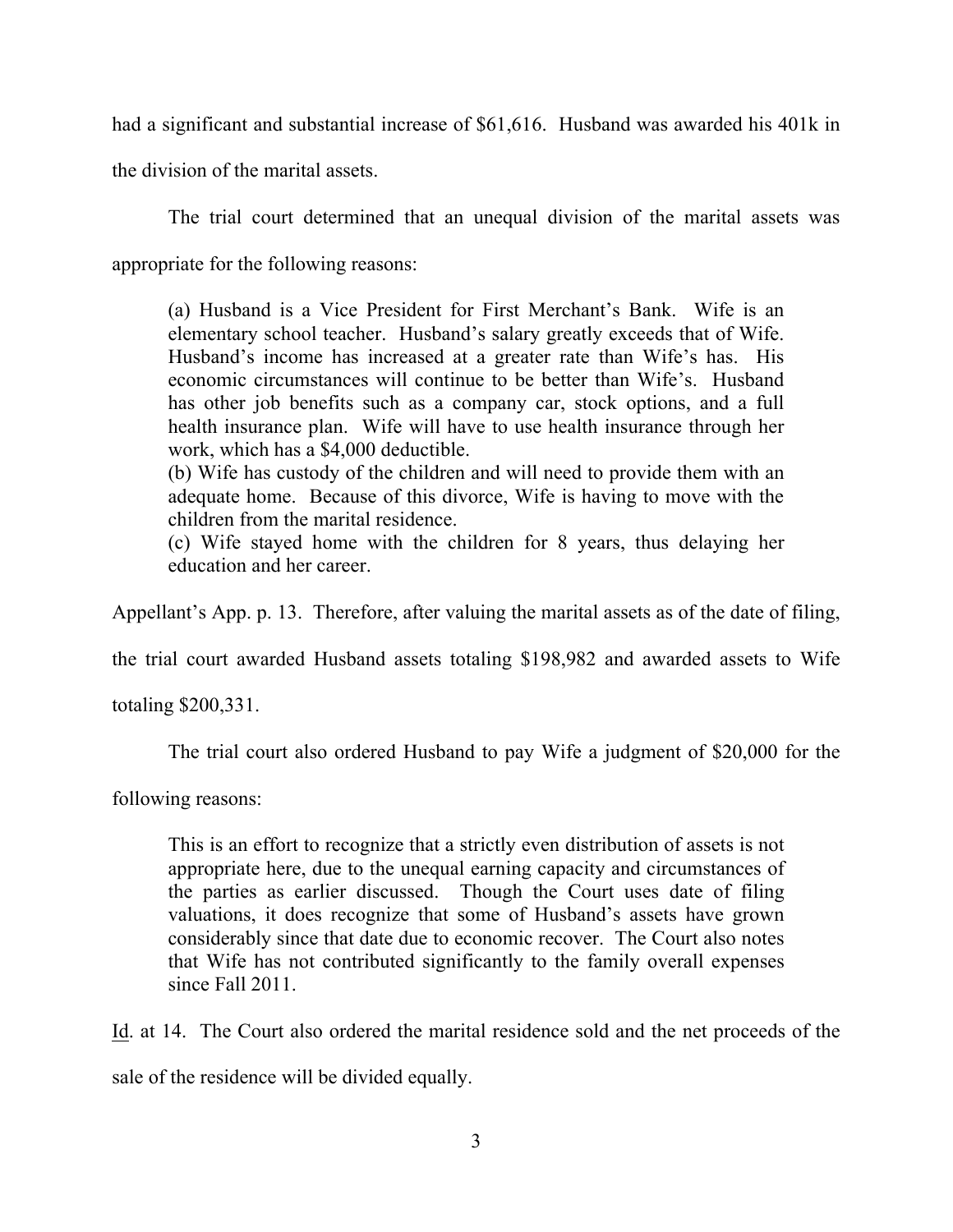Wife now appeals the decree of dissolution. Additional facts will be provided as necessary.

## **Standard of Review**

When a trial court enters findings of fact and conclusions of law pursuant to Indiana Trial Rule 52(A), we apply a two-tiered standard of review. In re Visitation of M.L.B., 983 N.E.2d 583, 585 (Ind. 2013). We must first determine whether the evidence supports the findings, and second, whether the findings support the judgment. K.I. ex rel J.I. v. J.H., 903 N.E.2d 453, 457 (Ind. 2009). We will set aside findings of fact and conclusions of law only if they are clearly erroneous, and "'due regard shall be given to the opportunity of the trial court to judge the credibility of witnesses.'" M.S. v. C.S., 938 N.E.2d 278, 281-82 (Ind. Ct. App. 2010) (quoting K.I. ex rel. J.I. v. J.H., 903 N.E.2d 453, 457 (Ind. 2009)). A judgment is clearly erroneous when the record contains no evidence supporting the findings, the findings fail to support the judgment, or when the trial court applies an incorrect legal standard to properly found facts. Id. at 282.

### **Discussion and Decision**

Division of the marital estate is within the discretion of the trial court. Hartley v. Hartley, 862 N.E.2d 274, 283 (Ind. Ct. App. 2007). An equal division is presumed to be just and reasonable. See Ind. Code § 31-15-7-5. However, that presumption may be rebutted by a party who presents relevant evidence that an equal division would not be just and reasonable. Id.

The trial court also has discretion to value the marital assets at any date between the date of filing and the date of the final hearing. Trabucco v. Trabucco, 944 N.E.2d 544,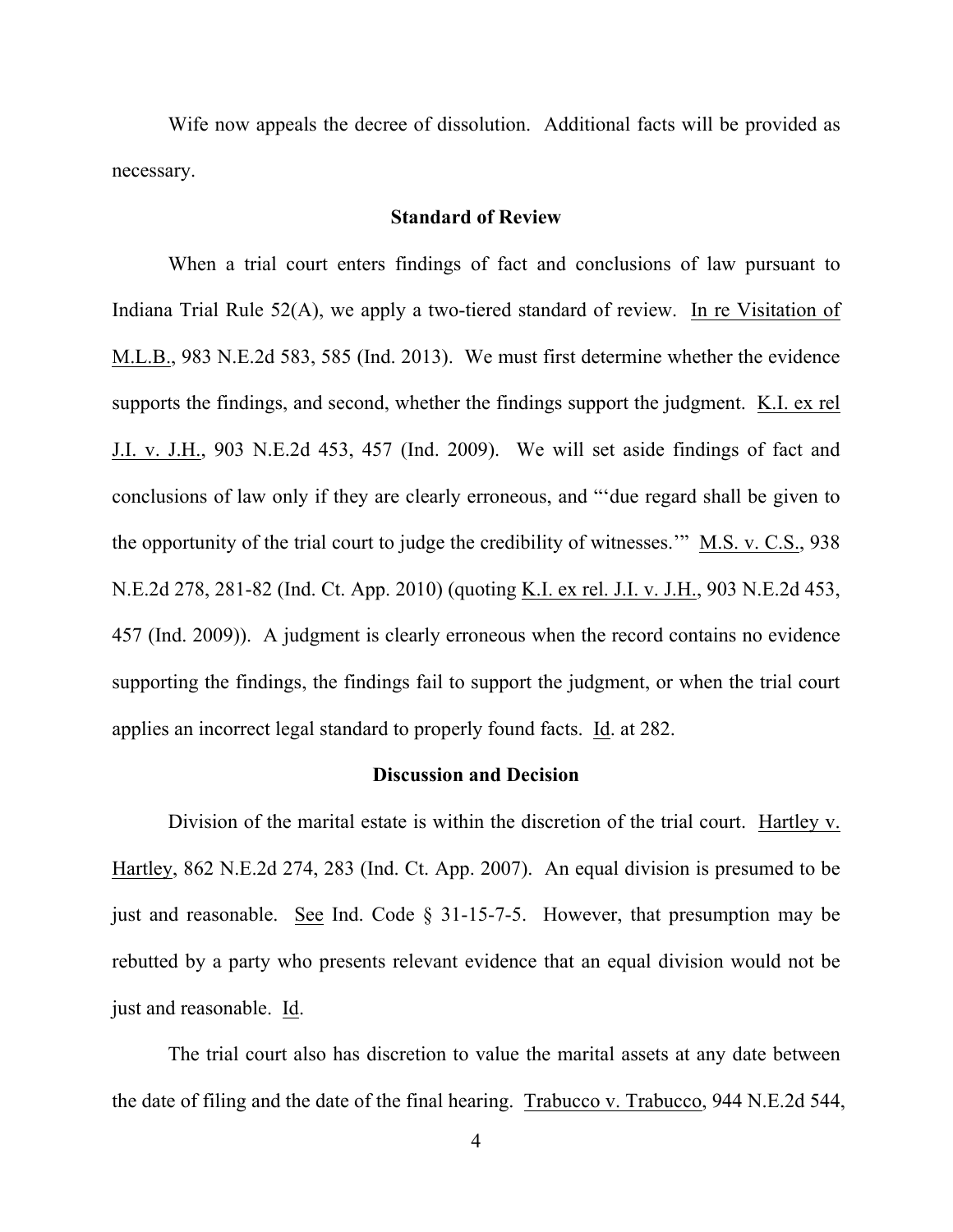558 (Ind. Ct. App. 2011), trans. denied. We will reverse the trial court's decision as to a valuation date only where it is clearly against the logic and effect of the facts and circumstances before the trial court. Id. Although the date selected for the valuation of an asset has the effect of allocating the risk of a change in the asset's value to one party or the other, this allocation of risk is entrusted to the discretion of the trial court. Id.

Our courts have repeatedly held that the choice to assign an early valuation date to an asset that later decreases in value is not necessarily an abuse of discretion. See e.g. Quillen v. Quillen, 671 N.E.2d 98, 100-03 (Ind. 1996); Reese v. Reese, 671 N.E.2d 187, 191 (Ind. Ct. App. 1996), trans. denied (affirming the date of filing valuation for the parties' business, which had decreased several million dollars in value during the pendency of the dissolution proceedings). A trial court "may choose any date within defined parameters in determining the value of an asset[.]" McGrath v. McGrath, 948 N.E.2d 1185, 1188 (Ind. Ct. App. 2011).

In Quillen, the parties' business decreased substantially in value during the dissolution proceedings. The decline in value occurred because Husband had been charged with child molestation. Our court reversed the trial court's decision to value the business on the date the dissolution petition was filed and held:

We hold that where, as here, the value of a marital asset changes radically between the date of final separation and the final hearing, it is an abuse of the trial court's discretion to select a valuation date that does not account for the events contributing to that change.

Id. (quoting Quillen v. Quillen, 659 N.E.2d 566, 573 (Ind. Ct. App. 1995), trans. granted). But our supreme court expressly disapproved of our holding and observed that adopting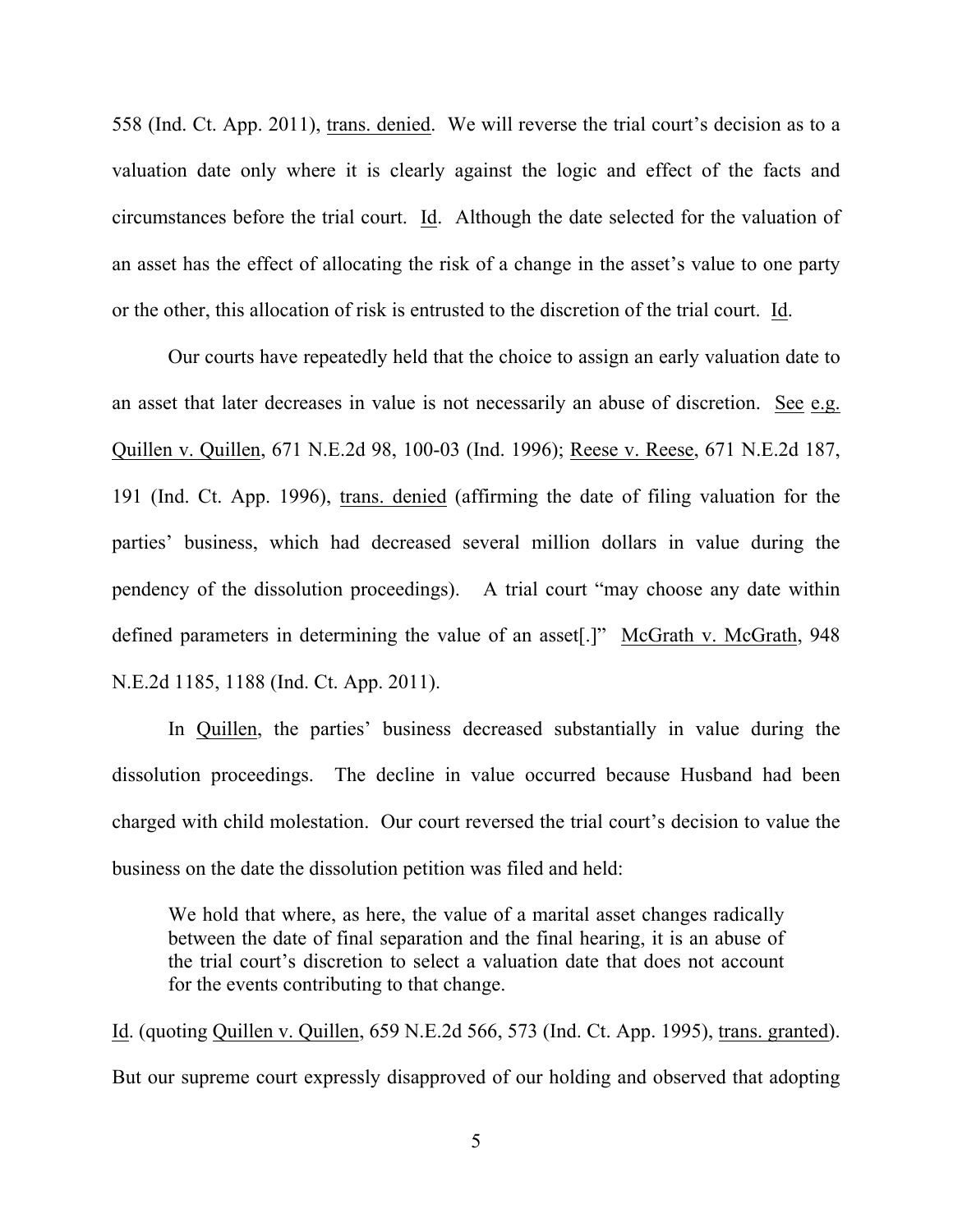this court's holding as the rule of law would "impermissibly impinge upon" the trial court's discretion. Id. at 102-03.

In response to Quillen, our court has observed that "we do not believe that this discretion afforded trial judges is inconsistent with their ability to select a date which would avoid injustice[.]" Knotts v. Knotts, 693 N.E.2d 962, 969 (Ind. Ct. App. 1998), trans. denied; see also McGrath, 948 N.E.2d at 1188. Moreover, our court has hypothesized that it "is possible for a court to abuse its discretion in picking a [valuation] date which unjustly fails to account for" a significant change in an asset's value during the proceedings. Knotts, 693 N.E.2d at 969. But, in Trabucco, we declined "to extend the Knotts dictum" to the facts of the case and affirmed the trial court's date of filing valuation on an E\*Trade account, which account's value declined over \$175,000 between the filing date and date of the final hearing.<sup>1</sup> 944 N.E.2d at 558-60.

In this case, we deal with the opposite circumstance: an increase in the value of the parties' assets during the dissolution proceedings. Prior to the start of the final hearing, the trial court informed the parties that the court intended to use the date of filing valuation for the marital assets. At the hearing, Wife continued to argue for a date of final hearing valuation and presented evidence of the current value of the marital assets. Utilizing the date of filing values, the trial court awarded \$198,982 in martial assets to Husband, and \$200,331 to Wife.<sup>2</sup> But the court also ordered Husband to pay Wife

<sup>&</sup>lt;sup>1</sup> In Trabucco, Husband maintained sole control over the account and the decline in the account's value was due to a change in market forces outside the control of either party. Id. at 559-60.

 $2$  These amounts do not reflect the personal property awarded to the parties or the equal division of equity in the mariral residence after it is sold.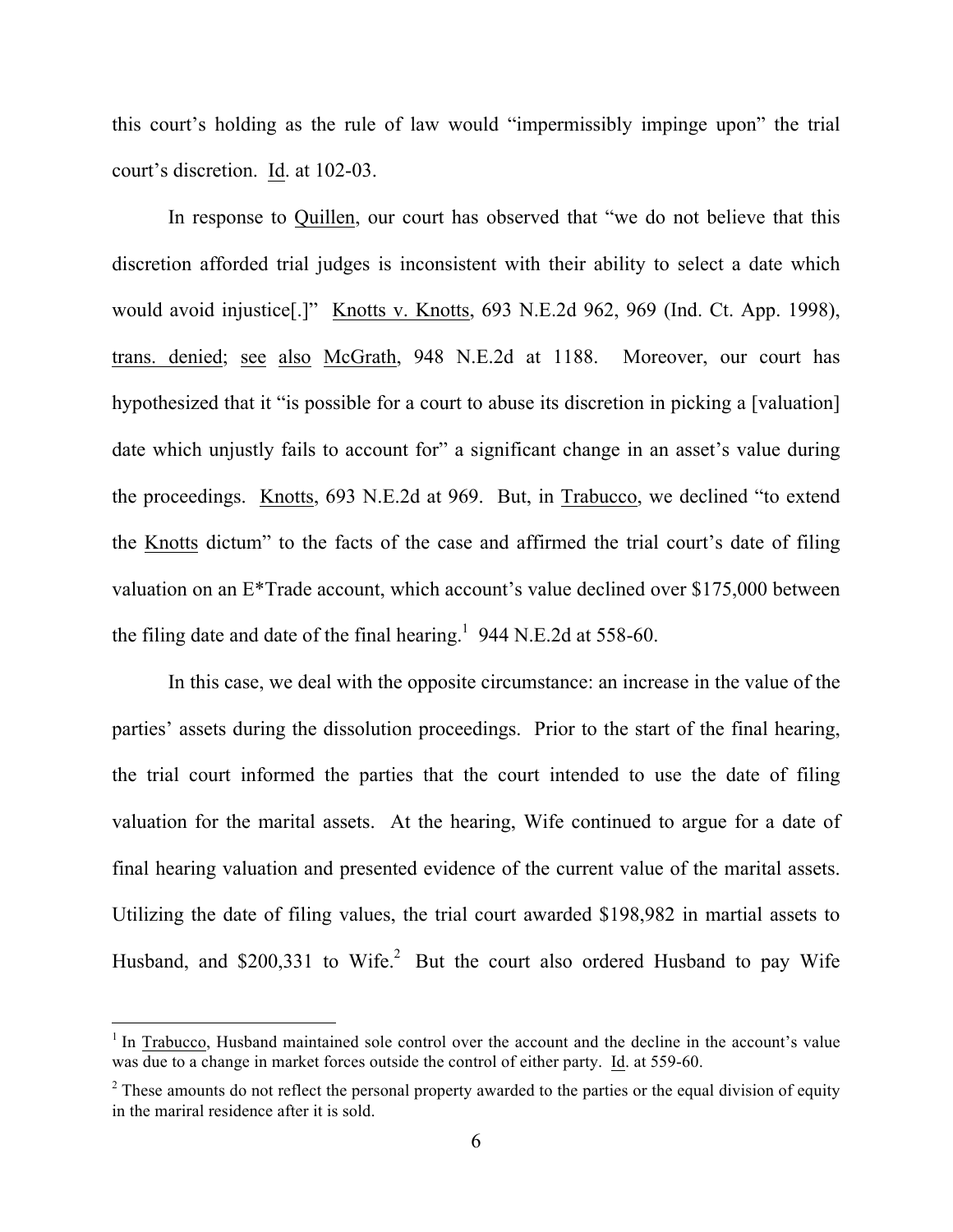\$20,000, in part because of increase in the marital assets awarded to Husband; therefore, Wife was awarded a total of \$220,331 in the dissolution decree.

However, in her Appellant's brief, Wife observes that when the date of final hearing values of the marital assets are considered, Husband actually received a greater portion of the martial estate. Specifically, the date of final hearing value of the marital assets equals \$269,184 awarded to Husband and \$254,713 to Wife. The increase in the value of the marital assets was attributable partly to contributions the parties made while the proceedings were pending but mostly to market forces. This increase in value, while not insignificant, is not so substantial that the trial court's decision to utilize the date of filing value was unjust.

As it intended, the trial court unequally divided the marital estate in favor of Wife as the marital estate existed on the date Husband filed his petition for dissolution.<sup>3</sup> Wife's argument that the marital estate was unequally divided in Husband's favor is not accurate because the trial court acted within its discretion when it valued the assets of the marital estate on the date of filing.

<sup>&</sup>lt;sup>3</sup> Wife also argues that the trial court abused its discretion when it ordered the parties to equally split the net equity in the marital residence when it is sold. She claims that "if the trial court had intended to maintain its 53%/47% division, as set forth in dividing the investment accounts, it should have maintained the same pro rata share in dividing the equity of the marital residence upon sale." Appellant's Br. at 29. However, the trial court concluded only that an uneven division of the assets was appropriate and did not assign specific percentages of assets to each party. Because the equal division of equity in the marital residence maintains the unequal division of marital assets (utilizing the date of filing values) in Wife's favor, we are not persuaded that the trial court committed reversible error.

Wife also argues that the trial court's conclusion of law concerning division of the equity of the marital residence is vague because the court ordered that "[a]ny increase in equity after [the date of the dissolution decree] shall be to Husband's benefit, as he is making the [mortgage] payments." Appellant's App. p. 11. The parties presented evidence of the value of the marital residence and their mortgage obligations at the dissolution hearing, although the court declined to assign a specific value to the home, that evidence is in the record. When the marital residence sells, if the parties cannot agree on whether any additional equity accrued in the residence after the date of dissolution, they can litigate the issue at that time. Mother's argument is not ripe for adjudication.